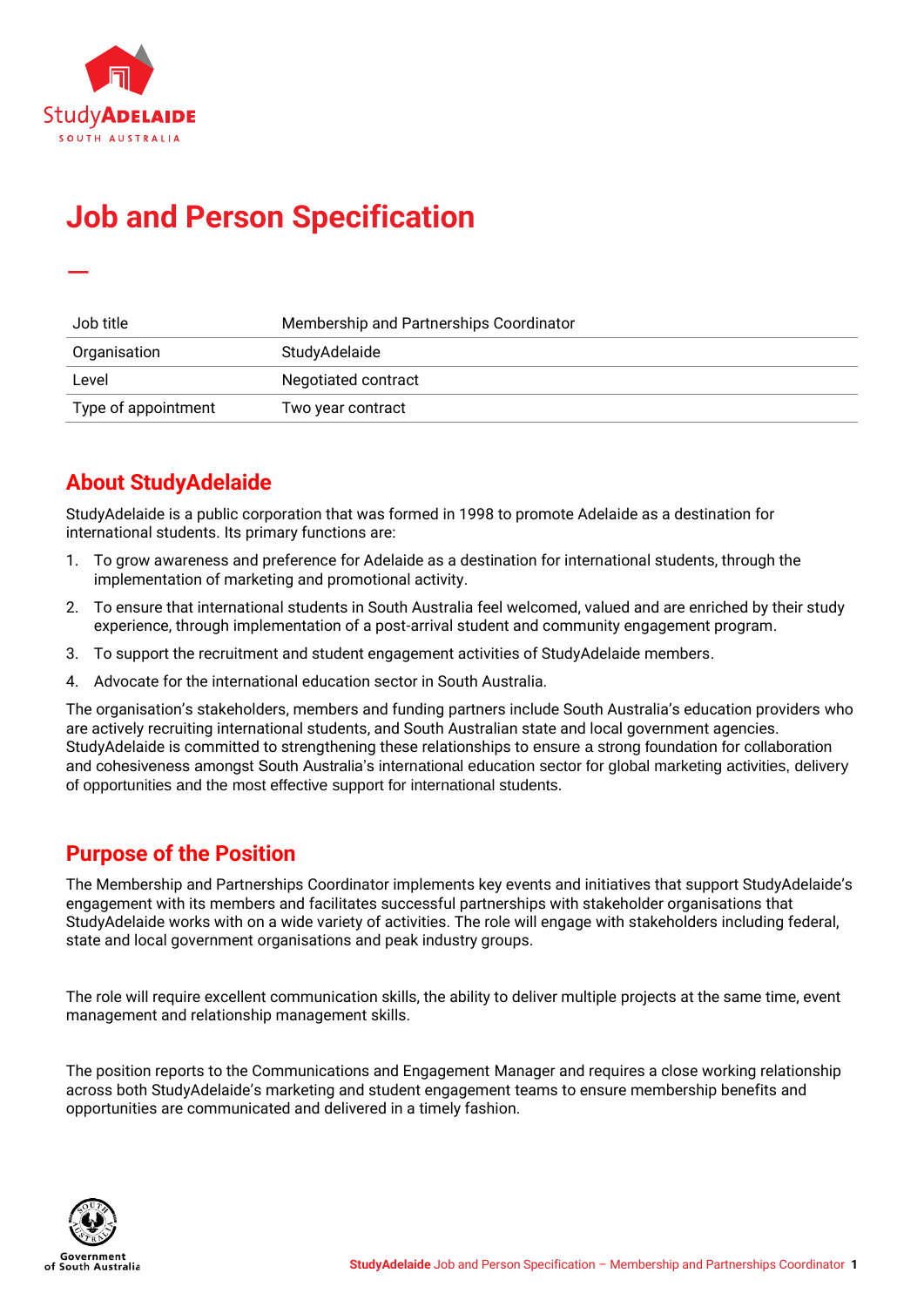

# **Key Responsibilities**

#### 1. **Member engagement**

- Support the management of membership relations by being the key contact for general member enquiries for approximately 50 member organisations
- Co-ordinate and distribute member newsletters, seeking contributions from StudyAdelaide staff highlighting relevant StudyAdelaide opportunities for members, and promoting StudyAdelaide initiatives. Identify and include external content considered relevant for members, eg Study Australia offshore events
- Ensure member benefits are being delivered, such as website presence, features in social media, access to student engagement material, access to marketing material and professional development opportunities.
- Identify relevant collateral, information and other StudyAdelaide assets for the member's section of studyadelaide.com, monitor visitation to member's section and regularly communicate on available assets to members.
- In consultation with Communications and Engagement Manager and Director, International Marketing, coordinate member sector working groups, including developing invitation lists, managing invitations, developing agendas, distributing any pre-meeting papers, minute taking, and post-meeting follow up.
- Coordinate member events four times per annum including booking venue, managing invitations and RSVP's, coordinating guest speakers as required and coordinating StudyAdelaide presentation material with relevant staff members.
- Track member visits by StudyAdelaide staff and identify opportunities for proactive engagement, visiting members with relevant team member(s).
- Assist the Communications and Engagement Manager to identify new strategies and opportunities to engage and collaborate with members.

#### **2. Member Administration**

- Manage and maintain up to date member account information in the Customer Relationship Management (CRM) system.
- Support new member enquiries and coordinate meetings of potential new members with the Communications and Engagement Manager as required.
- Manage onboarding process of new StudyAdelaide members
- Regularly review and update, as required, membership benefits flyer and application collateral
- Working with other StudyAdelaide staff, co-ordinate tracking and reporting of membership activity and benefits received.
- Administer the membership survey on an annual basis and report insights and areas for suggested improvement across the agency.
- Provide Finance Officer with list of members and associated membership level for annual invoicing and coordinate accompanying communication piece with Chief Executive and Communications and Engagement Manager.

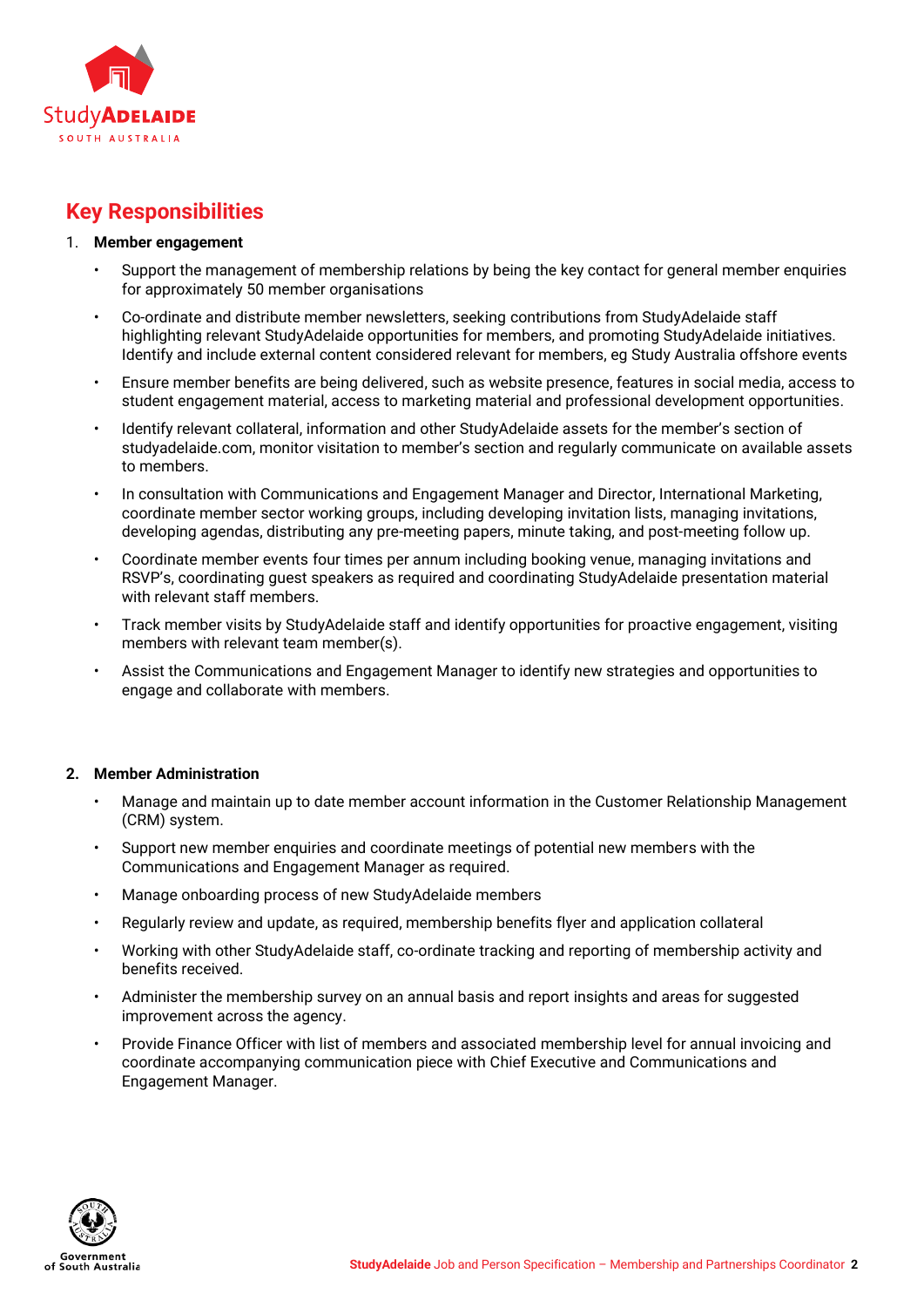

#### **3. Partnership engagement**

- Assist Chief Executive and Communications and Engagement Manager to work closely with StudyAdelaide stakeholders to deliver projects for the benefit of members and international students. Stakeholders include, but are not limited to:
	- South Australian government departments
	- City of Adelaide/Adelaide Economic Development Authority
	- Austrade
	- Regional Development Australia
	- Peak Industry Groups
	- South Australian businesses
- Utilise high level of communication skills to support strong relationships with external partners and businesses
- Co-ordinate project meetings and communication with key stakeholders as required
- Contribute to collaborative event project planning and management teams
- Develop, maintain and update key stakeholder lists in CRM
- Identify potential new stakeholders to support the implementation of key projects
- Support corporate sponsorship relationship management where required and assist with reporting of sponsor benefits.

#### **4. Contribution to the success of StudyAdelaide**

- Proactively working as part of the StudyAdelaide team adhering to the team values of innovation, leadership, relationships, and respect
- Manage assigned projects within budget, proactively reporting any anticipated variances
- Coordinate service providers as required to deliver specific projects
- Contribute to reporting by specified deadlines and meet administrative requirements in a timely manner
- Proactively communicate with other team members and wider stakeholders
- Adhere to StudyAdelaide policies and procedures and ensure due process and probity in tendering and contracting processes
- Professionally represent StudyAdelaide at virtual and physical events
- Contribute to StudyAdelaide business planning, staff development and team meetings
- Maintain professional skills

### **Performance Measures**

Annual performance objectives will be agreed with the Communications and Engagement Manager.